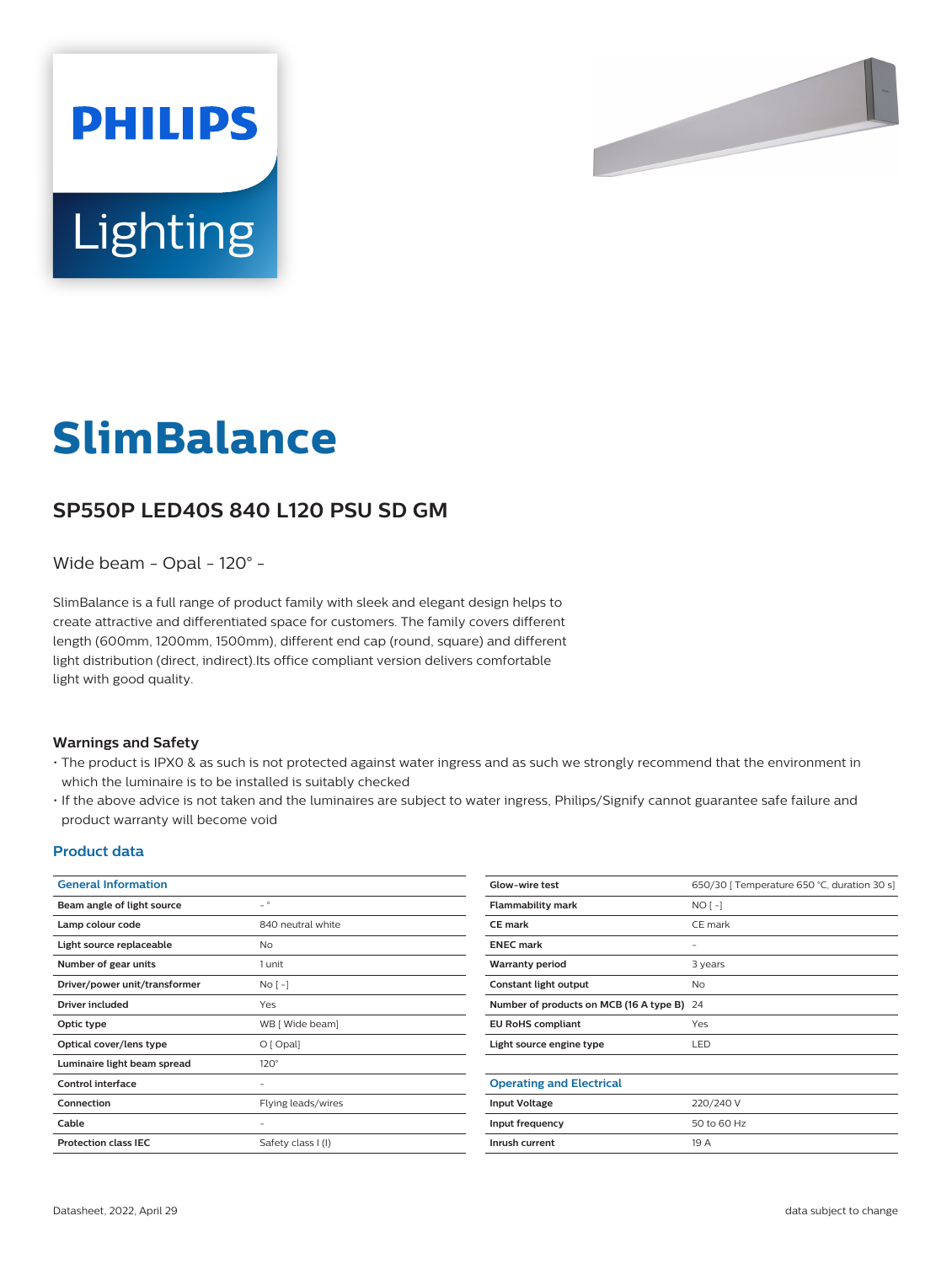# **SlimBalance**

| Inrush time                                | 280 ms                   |
|--------------------------------------------|--------------------------|
| Power factor (min.)                        | 0.95                     |
|                                            |                          |
| <b>Controls and Dimming</b>                |                          |
| Dimmable                                   | <b>No</b>                |
|                                            |                          |
| <b>Mechanical and Housing</b>              |                          |
| <b>Housing material</b>                    | Metal                    |
| <b>Reflector material</b>                  |                          |
| Optic material                             | Polycarbonate            |
| Optical cover/lens material                | Polycarbonate            |
| <b>Fixation material</b>                   | Steel                    |
| Optical cover/lens finish                  | Opal                     |
| Overall length                             | 1230 mm                  |
| Overall width                              | 70 mm                    |
| <b>Overall height</b>                      | 105 mm                   |
| Colour                                     | Silver                   |
|                                            |                          |
| <b>Approval and Application</b>            |                          |
| Ingress protection code                    | IP20 [ Finger-protected] |
| Mech. impact protection code               | IK03 [ 0.3 J]            |
|                                            |                          |
| <b>Initial Performance (IEC Compliant)</b> |                          |
| Initial luminous flux (system flux)        | 4000 lm                  |
| <b>Luminous flux tolerance</b>             | $+/-10%$                 |

| Initial LED luminaire efficacy | 97.56 lm/W             |
|--------------------------------|------------------------|
| Lamp colour temperature        | 4000 K                 |
| <b>Colour Rendering Index</b>  | -80                    |
| Initial chromaticity           | $(0.38, 0.38)$ SDCM< 3 |
| Initial input power            | 41 W                   |
| Power consumption tolerance    | $+/-10%$               |

| <b>Over Time Performance (IEC Compliant)</b> |         |  |  |
|----------------------------------------------|---------|--|--|
| Median useful life L70B50                    | 50000 h |  |  |
|                                              |         |  |  |

| <b>Application Conditions</b> |                    |  |
|-------------------------------|--------------------|--|
| Ambient temperature range     | $-20$ to $+40$ °C. |  |
| Maximum dimming level         | Not applicable     |  |

### **Product Data Full product code** 911401524141 **Order product name** SP550P LED40S 840 L120 PSU SD GM **Order code** 911401524141 **SAP numerator – quantity per pack** 1 **Numerator – packs per outer box** 2 **SAP material** 911401524141 **SAP net weight (piece)** 3.149 kg



#### **Dimensional drawing**



**SP550P LED40S 840 L120 PSU SD GM**